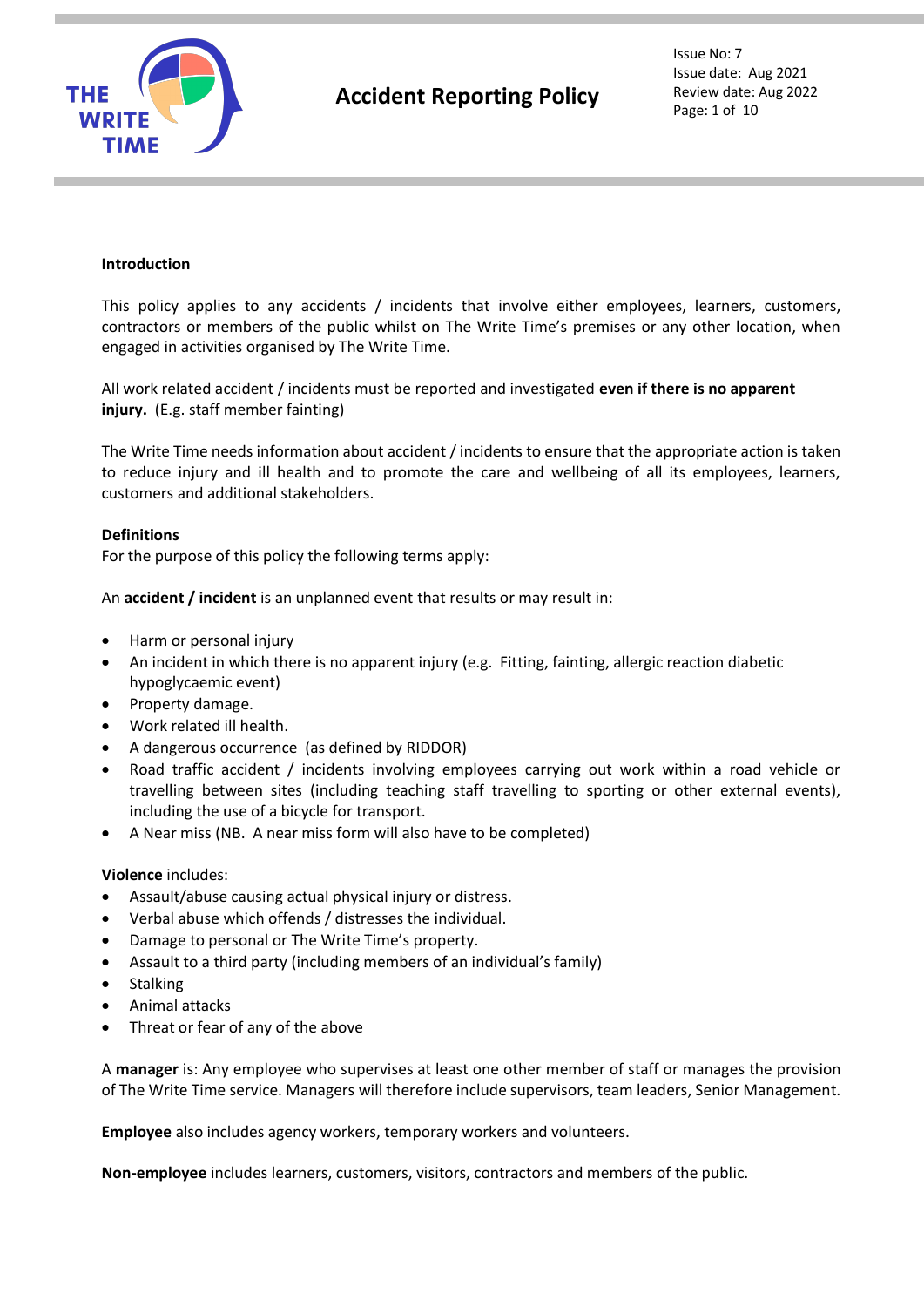

Issue No: 7 Issue date: Aug 2021 Review date: Aug 2022 Page: 2 of 10

# **Arrangements for Applying the Policy**

# **1. Employees**

All employees have a responsibility to inform their line manager if they have an accident / incident at work and are to complete the accident / incident log even if the accident / incident results in no injury or apparent ill-health (as this will be declared a near miss).

# **2. Non Employees**

Accident / incidents to non–employees resulting in personal injury must be recorded in the accident / incident log by a Manager with centre based responsibilities or a relevant Project Manager.

Contractors are responsible for notifying The Write Time of all accident / incidents to their employees or sub-contractors that occur whilst they are working on behalf of The Write Time or at any The Write Time premises.

# **3. Managers**

Individual Line Managers or an appointed person acting on their behalf is responsible for logging all accidents and nears misses for tracking and analysis purposes and investigating all accident / incidents reported to them.

#### **4. Notifiable Reporting**

The Individual Manager will be responsible for making the Notifications to HSE (and Ofsted if required) under the RIDDOR requirements if necessary. (See: section 10 and Appendix 1 to 3)

#### **5. Accident / incident Book and MIS**

Managers who have responsibilities within a centre must allocate an individual to make sure that a statutory accident book is available on site: The Write Time's accident book is now its MIS (schoolpod) and is used to record/report all incidents and accidents that would traditionally be recorded in the hard-copy version. See appendix 3 for details on how to log accidents and near misses.

#### **6. Accident / incident Investigation**

An employer (Manager) is responsible for investigating all accidents / incidents involving people, work activities and workplaces under their management control. The main reason for investigating accident / incidents is to identify the root causes of the accident / incident so that action can be taken to prevent a recurrence. The quality team/Chris Murray will be included in the investigation if the accident / incident is reportable to the HSE under RIDDOR.

Serious accident / incident investigations should be carried out as soon as possible after the event. The results of the investigation must be recorded within a formal report. The report must give a full description of the accident / incident and aim to determine the root cause and make suitable recommendations for future prevention. Reports with insufficient detail will be returned to the accountable manager for correction. In the case of serious injury, witness statements should be taken as soon as possible after the incident.

The Accident / incident Report does not have to be completed by the injured person; they can complete the accident book entry if they wish/ are able to.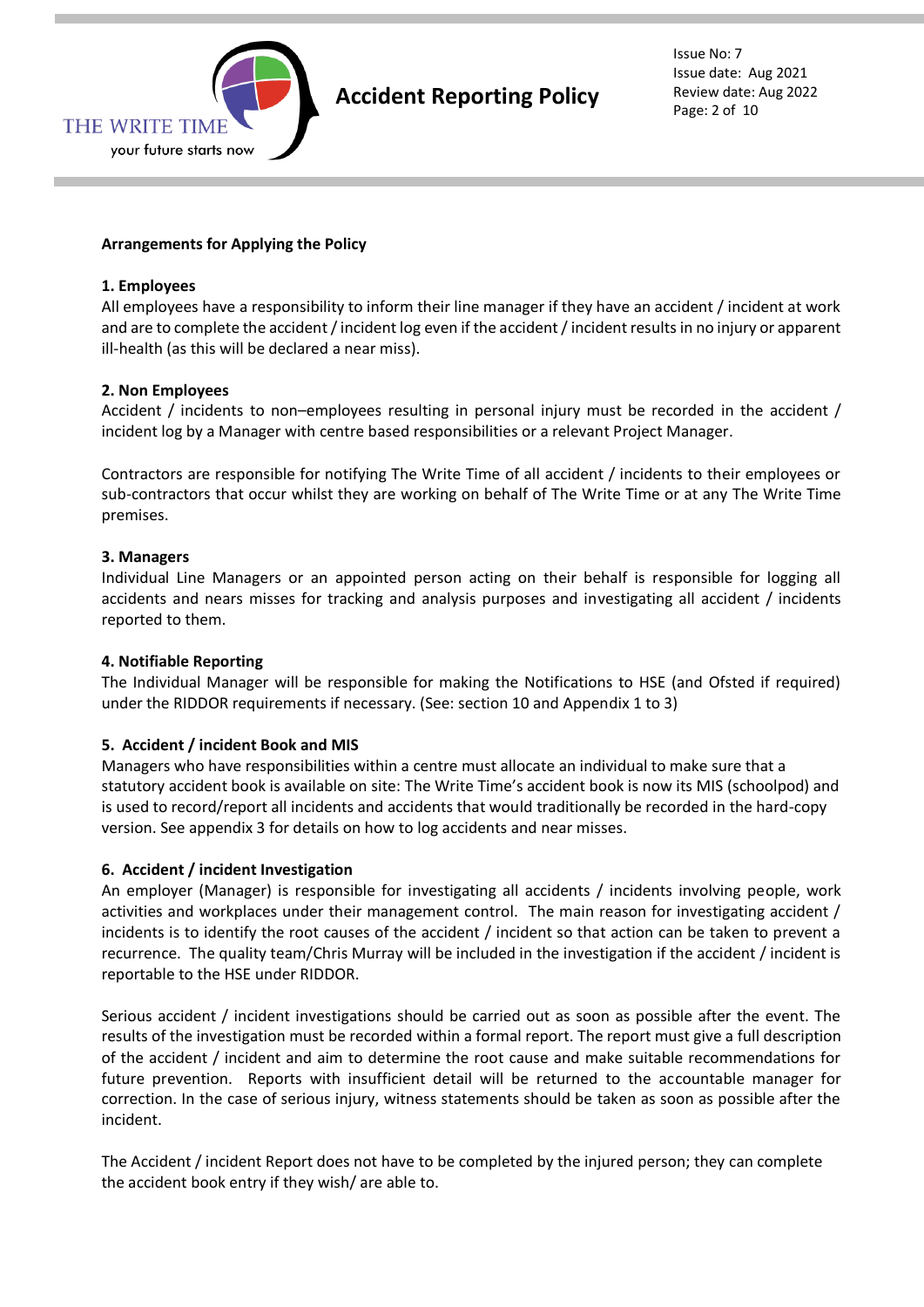

Issue No: 7 Issue date: Aug 2021 Review date: Aug 2022 Page: 3 of 10

The completed Accident / incident must be reported to the Quality Department within:

- 5 days of the accident / incident for RIDDOR reportable accident / incident or
- 10 days of the accident / incident for minor i.e. non-RIDDOR reportable accident / incident

For a suspected RIDDOR reportable accident / incident the Quality Department must be notified immediately to help in the investigation.

Information from the accident / incident investigation should be used when carrying out a post-accident / incident risk assessment/ debrief

# **7. Violent Incidents**

All violent incidents whether or not harm or an actual injury is sustained; must be reported to Chris Murray Managing Director and an investigation report is to be completed.

The completed investigation must be sent to the HR and Quality Department within:

- 3 days of the incident for a RIDDOR reportable accident / incidents or
- 7 days of the accident / incident for minor i.e. non-RIDDOR reportable accident / incidents

If harm or an injury resulted from the violent incident the statutory accident book (MIS) must also be completed and the police are to be informed.

Certain acts of violence are reportable under RIDDOR. If a violent incident is sufficiently serious to be reportable the responsible Line Manager is to complete the notification to the HSE. In all cases of harm or injury as the result of a violent incident being reported under RIDDOR the incident must be reported to the police, as a crime will have occurred.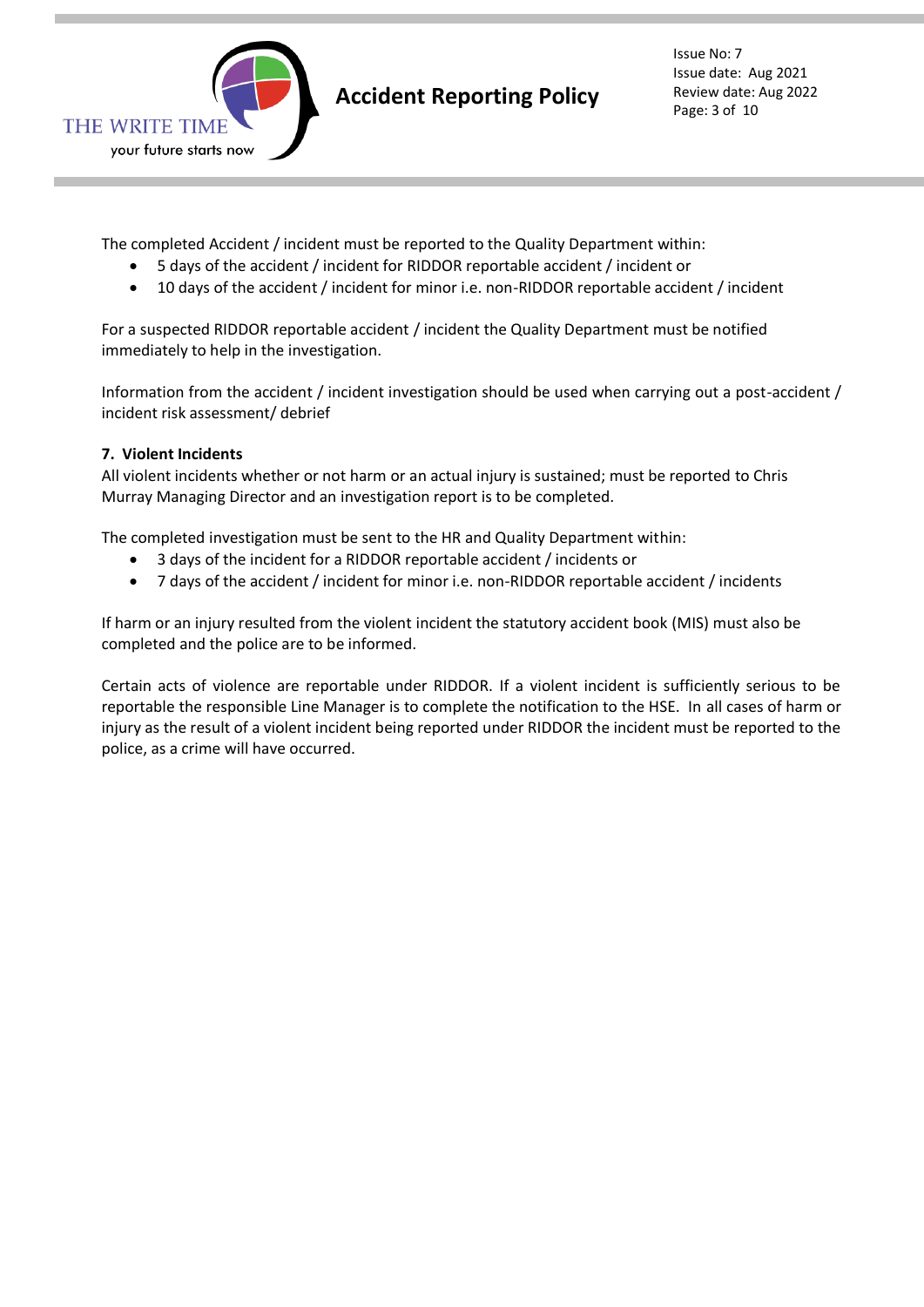

# **Accident Reporting Policy**

Issue No: 7 Issue date: Aug 2021 Review date: Aug 2022 Page: 4 of 10

# **8. Work Related Ill Health**

Work related ill health is any health condition that an employee believes may have been caused or made worse by work and includes:

- Physical problems or conditions such as noise induced hearing loss and upper limb disorders etc.
- Mental health problems such as stress, depression or anxiety.

Managers must complete an accident / incident report as soon as they become aware of, or an employee reports work related ill health. Managers are not bound to agree with the belief of the employee but should form a view on what the employee alleges or is concerned about and take steps to manage the problem. Advice on the issue of existence and causation of work-related ill health can be taken from **Peninsular HR by the manager.**

HR can also provide advice regarding attendance management and possible re-deployment.

Certain types of work related ill health are reportable under RIDDOR. If the work related ill health is reportable the responsible Manager must make the notification and ensure the Quality Department are informed.

#### **9. Near Misses**

All 'Near Misses' must immediately be reported to the employee line manager so that risk assessments can be amended where necessary.

# **10. Reporting Accident / incidents under RIDDOR (RIDDOR contact details are signposted around TWT building). The most effective method of reporting to RIDDOR is through the HSE online link, available at http://www.hse.gov.uk/riddor/report.htm**

**A. Death, major injury or dangerous occurrences**

# **Centre Managers must:**

- Contact the police (in the event of death or incident of violence only).
- Contact HSE and Ofsted (if required)
- Complete and forward details of the accident / incident or violence incident to HR and the Quality Department as soon as possible.

# **NB. Failure to report accident / incidents reportable under RIDDOR may result in a fine of up to £5,000**.

#### **Managers with responsibilities must:**

#### **B. Over Seven-day injury**

An over-seven-day injury is one which is not major but results in an injured employee being away from work or unable to do the full range of their normal duties for more than seven days (including any days they wouldn't normally be expected to work such as weekends, rest or off-duty days or holidays) not counting the day of the injury itself. When an over seven-day–injury has been determined the report must be completed to the HSE within seven days.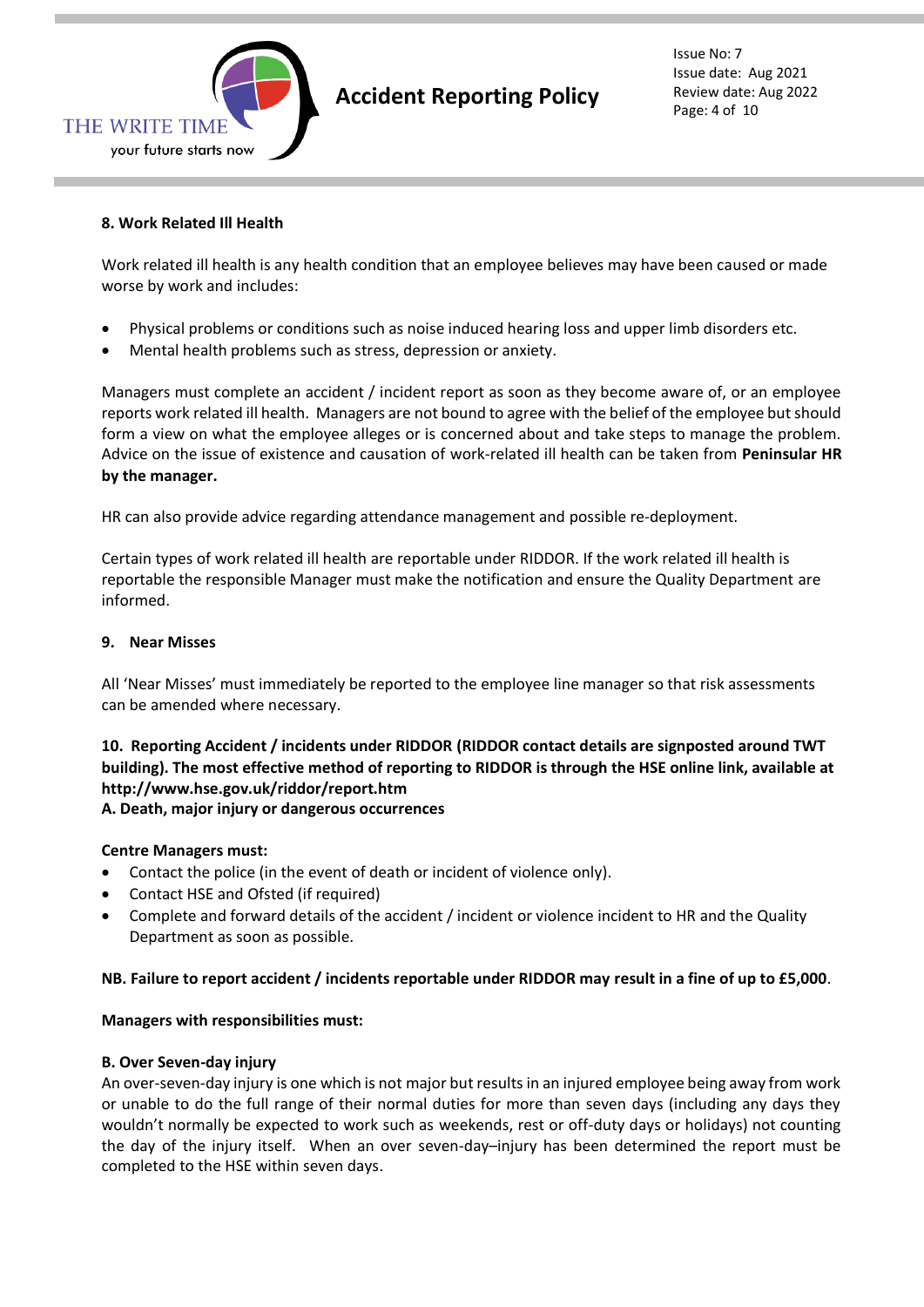

Once it is established that an accident / incident has led to an over-seven-day injury, irrespective of whether or not an accident / incident report has already been sent to the HR & Quality Department, managers must contact the Quality Department as soon as possible during normal working hours.

# **C. Work related ill-health or diseases**

As soon as a manager receives a medical certificate completed by the employee's doctor who diagnoses a reportable disease, (See appendix 1) the line Manager must contact the HSE and make the declaration, the H/R & Quality Department must also be informed and a RIDDOR declaration made to the HSE.

# **Other Considerations**

Employees must report all accidents / incidents to their manager and the Manager(s) with responsibilities for centre operations (if another person) of any accident / incident that occurs on their site. The Line manager or an appointed person acting on their behalf will enter details of the accident / incident in the accident book.

#### **Accountabilities**

#### **Managers**

- Ensure all staff are aware of their responsibilities for reporting accident / incidents and know the location of the statutory accident book.
- Managers are to be aware of the additional requirements of this policy when an accident occurs involving a person under the age of 18 years.
- Investigate all accident / incidents caused by work and take the appropriate action to prevent a reoccurrence.
- Report any over-seven day incidents or accidents to HSE (via the online reporting form) and communicate this action to the HR and Quality Department.
- Complete an accident / incident report or an incident report if the event included violence and send a copy to the Quality Department within the specified time.
- Carry out any appropriate investigations, as advised by the Quality Departments.
- Carry out a post-accident / incident risk assessment and implement any control measures identified to prevent a reoccurrence of the accident / incident.
- Nominate a responsible person in their absence to ensure the reporting of accidents / incidents in line with this policy.
- Report serious accidents / incidents and dangerous occurrences to HSE and **TWT Quality Department.**
- Ensure that all relevant or new information is passed on to **TWT Quality Department.**
- Investigate any hazard identified to them by staff and implement appropriate control measures.

#### **In addition to the above responsibilities, the Managers within centres will:**

- Make sure a statutory accident log is available and kept in a place where it is easily accessible to all employees' at all reasonable times.
- Nominate an employee to be responsible for the safekeeping of completed accident / incident records.
- Ensure that contractors are told of their responsibility to inform them of any accidents / incidents that occur whilst they are working on the premises.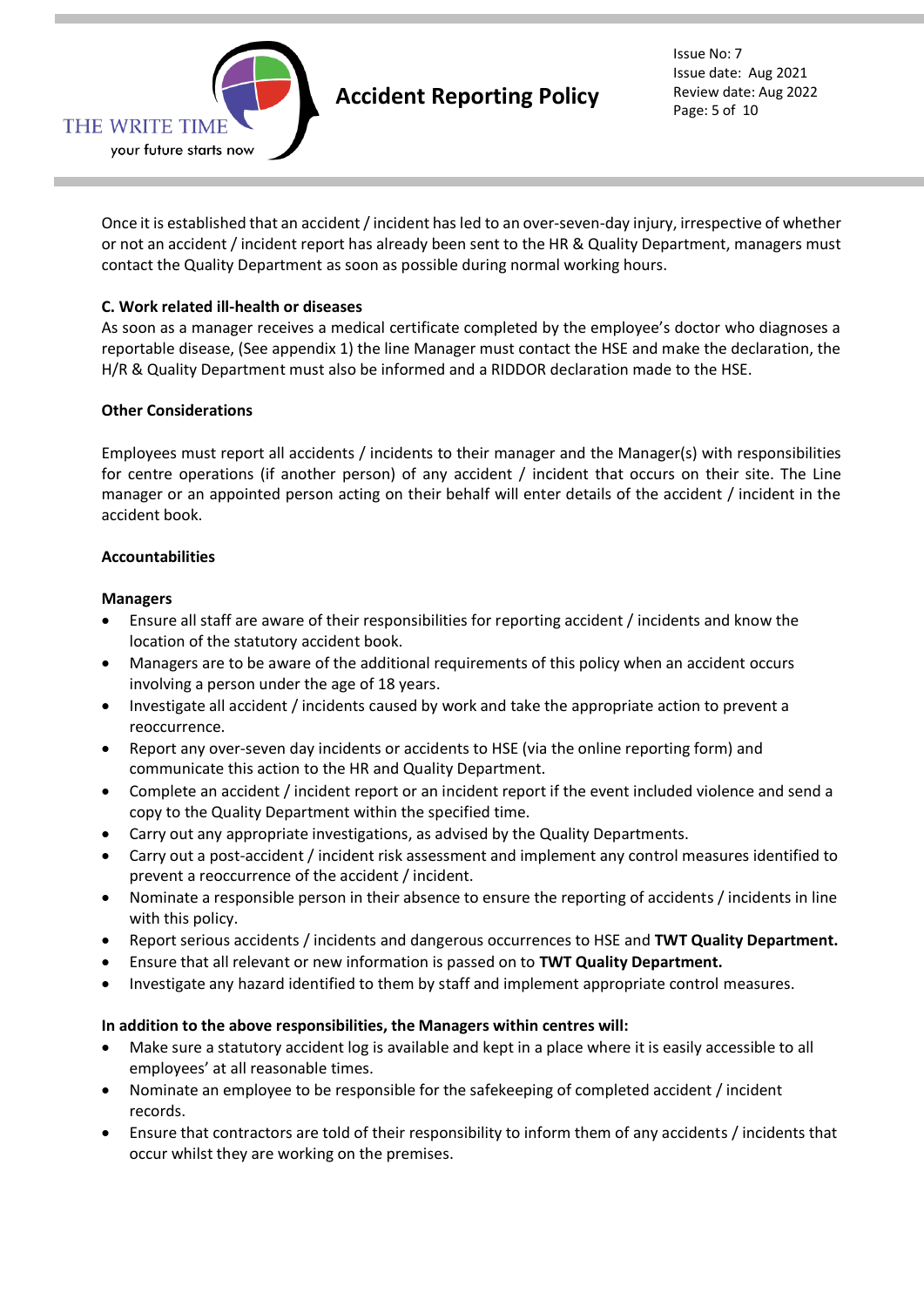

• Managers who have responsibility within sites or centres are to maintain a log of accidents / incidents to indicate any unusual patterns. If similar accidents are occurring to different people this indicates a site problem. i.e. if similar accidents are occurring to the same person this indicates a training need.

# **Employees**

- Report any accidents / incidents, or violent incidents to their line manager.
- Know where the statutory accident log is kept.
- Complete an entry in the accident log for all accidents / incidents resulting in harm, personal injury or ill health.
- Co-operate with any accident / incident investigation.
- Report any hazards or potential hazards in the workplace to their line manager.
- Carry out their work in the way they have been trained to do so and / or follow any safe system of work taking into account the risks to others as well as themselves.

#### **Notifiable accident / incidents or illnesses:**

#### **Appendix 1: Major Injuries**

The following major injuries must be reported by the quickest means possible.

- Any fracture, other than to fingers, thumbs or toes
- Amputation
- Dislocation of the shoulder, hip, knee or spine
- Loss of sight (temporary or permanent)
- Chemical or hot metal burn to the eye or any penetrating injury to the eye
- Any other circumstances leading to hypothermia, heat-induced illness or unconsciousness, or requiring resuscitation, or hospital treatment
- Acute illness requiring urgent medical treatment, or loss of consciousness arising from absorption of any substance by inhalation, ingestion or through the skin
- Acute illness requiring medical treatment where there is reason to believe that this resulted from exposure to a biological agent or its toxins or infected material

#### **'Over Seven Day' Injures**

An over-seven-day injury is one which is not considered as major but results in an individual being unable to carry out his / her contractual duties for a period of seven or more consecutive days following an accident / incident.

To be within the RIDDOR definition, if an injured employee is away from work or unable to do the full range of their normal duties for more than seven days (including any days they wouldn't normally be expected to work such as weekends, rest or off-duty days or holidays) this is reportable

Note: the seven days absence commences the day after the accident / incident, the day of the injury itself which is to be considered as day zero.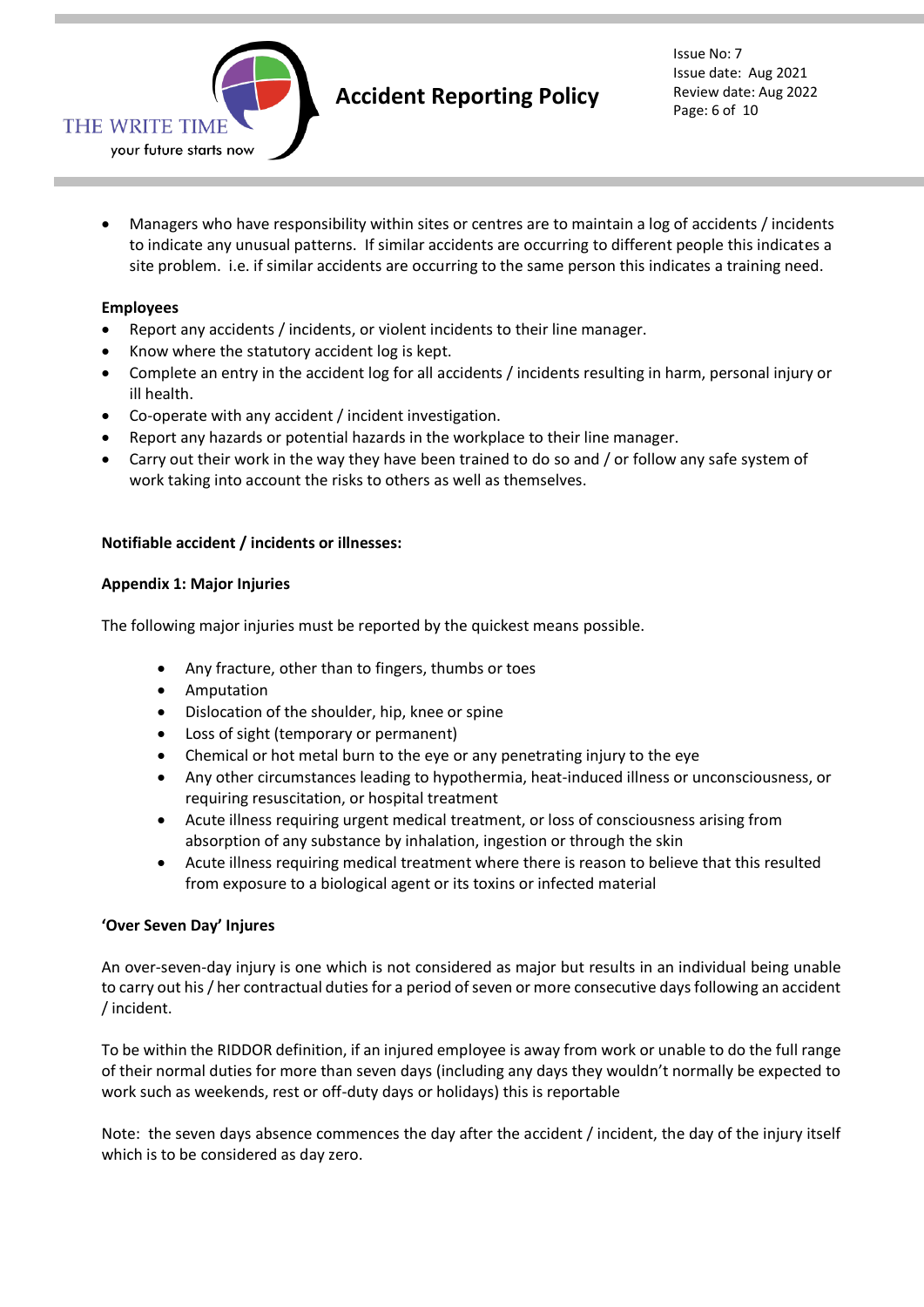

# **Accident Reporting Policy**

Issue No: 7 Issue date: Aug 2021 Review date: Aug 2022 Page: 7 of 10

Once it is established that an accident / incident has led or will lead to an over-seven-day injury, irrespective of whether or not an accident / incident report has already been sent to the Acting HR Manager as soon as possible during normal working hours when this is apparent.

It is the responsibly of the injured persons line manager to make an over seven day notifications to the HSE using the online reporting process. Managing Director will also need to be informed of any HSE notifications made.

# **NB. Failure to report a Notifiable incident is liable to a fine of £5000.00**

# **Appendix 2: Dangerous Occurrences**

The following list provides a summary of dangerous occurrences, which must be reported by the quickest means possible.

- Collapse, overturning or failure of load-bearing parts of lifts and lifting equipment
- Explosion, collapse or bursting of any closed vessel or associate pipe work
- Plant or equipment coming into contact with overhead power lines
- Electrical short circuit or overload causing fire or explosion
- Accident / incidental release of a biological agent likely to cause severe human illness
- Collapse or partial collapse of a scaffold over five metres high, or erected near water where there could be a risk of drowning after a fall
- Unintended collision of a train with any vehicle
- Dangerous occurrence at a well (other than a water well)
- Failure of any load-bearing fairground equipment, or derailment or unintended collision of cars or trains
- Unintended collapse of: any building or structure under construction, alteration or demolition where over five tonnes of material falls; a wall or floor in place of work; any false-work
- Explosion or fire causing suspension of normal work for over 24 hours
- Sudden uncontrolled release of:
	- 100kg or more of a flammable liquid
	- 10kg or more of a flammable liquid above its boiling point
	- 10kg or more of a flammable gas
	- 500kg of these substances if the release is in the open air
- Accidental / incidental release of any substance which may damage health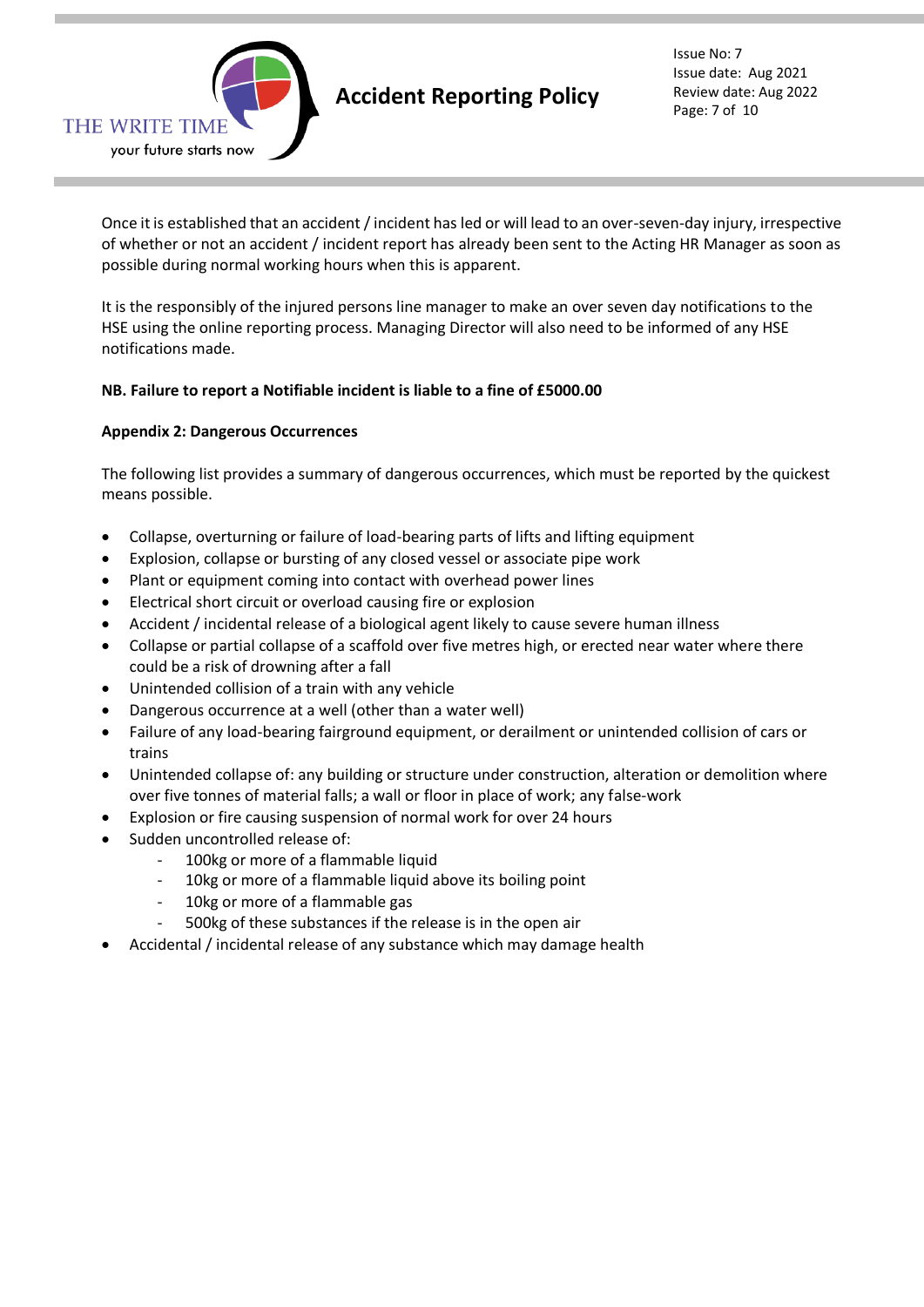

# **Accident Reporting Policy**

Issue No: 7 Issue date: Aug 2021 Review date: Aug 2022 Page: 8 of 10

#### **Occupational Diseases**

If a doctor notifies you that an employee suffers from one of the following **work related** disease, you must report it: (subject to conditions, i.e. to be Notifiable it would have to be work related)

acne hand-arm vibration syndrome acry amide poisoning hepatitis hepatitis angiosarcoma of the liver lead poisoning anthrax anthrax anthrax anthrax anthrax anthrax anthrax anthrax anthrax anthrax anthrax anthrax anthrax anthrax arsenic poisoning leptospirosis asbestosis and a lung cancer and a lung cancer but with the lung cancer and a lung cancer avian Chlamydiosis and a series of the lyme disease barotrauma manganese poisoning benzene derivative poisoning mercury poisoning mercury poisoning beryllium poisoning mesothelioma bladder cancer methyl bromide blood dyscrasia nitrogen oxide poisoning bone cancer **bone** cancer **occupational** asthma bronchial cancer **bronchial cancer bronchial cancer occupational dermatitis** brucellosis **pathogenic infection** bursitis **bursitis bursitis peripheral neuropathy** byssinosis pneumoconiosis cadmium poisoning primary carcinoma carbon disulphide poisoning and a carbon disulphide poisoning carpel tunnel syndrome rabies rabies cataract cataract cataract cataract cataract cataract cataractive methods are radiation skin injury chrome ulcer sinus cancer sinus cancer cramp of the hand or forearm from repetitive use skin cancer decompression sickness streptococcus diethylene dioxide poisoning subcutaneous cellulitis dysbaric osteonecrosis tetanus ethylene oxide poisoning example of the traumatic inflammation extrinsic alveolitis and tuberculosis tuberculosis folliculitis **and the contract of the contract cancer** contract cancer contract cancer

For a full list with explanations contact the Sam Murray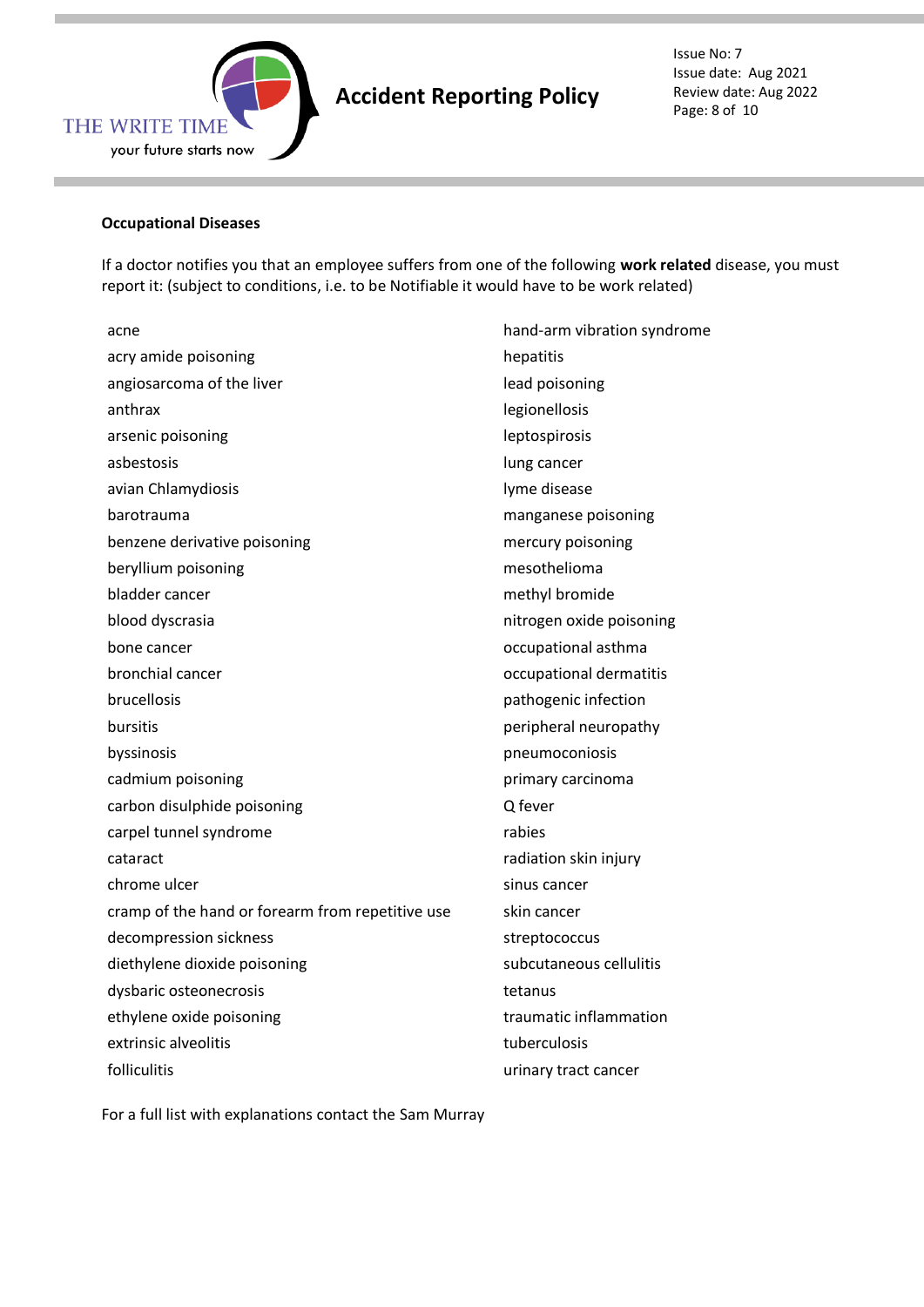

Issue No: 7 Issue date: Aug 2021 Review date: Aug 2022 Page: 9 of 10

Appendix 3

# How to Log a Health and Safety Concern

1. Log in to Schoolpod, and scroll along the top level menu:



until you get to 'Health &Safety Incident Log':

| <b>News: Joining Forces - An exciting announcement</b>                          |           |  |  |  |
|---------------------------------------------------------------------------------|-----------|--|--|--|
| <b>Health &amp; Safety Inspection Log Incident Log</b><br><b>Staff Policies</b> |           |  |  |  |
| Search                                                                          |           |  |  |  |
| Please Select a Student<br>Open                                                 | <b>No</b> |  |  |  |
|                                                                                 |           |  |  |  |
|                                                                                 |           |  |  |  |

(Please note that you will not have the Inspection Log as is visible on my login....or at least you shouldn't....)

2. Select 'Incident Log'